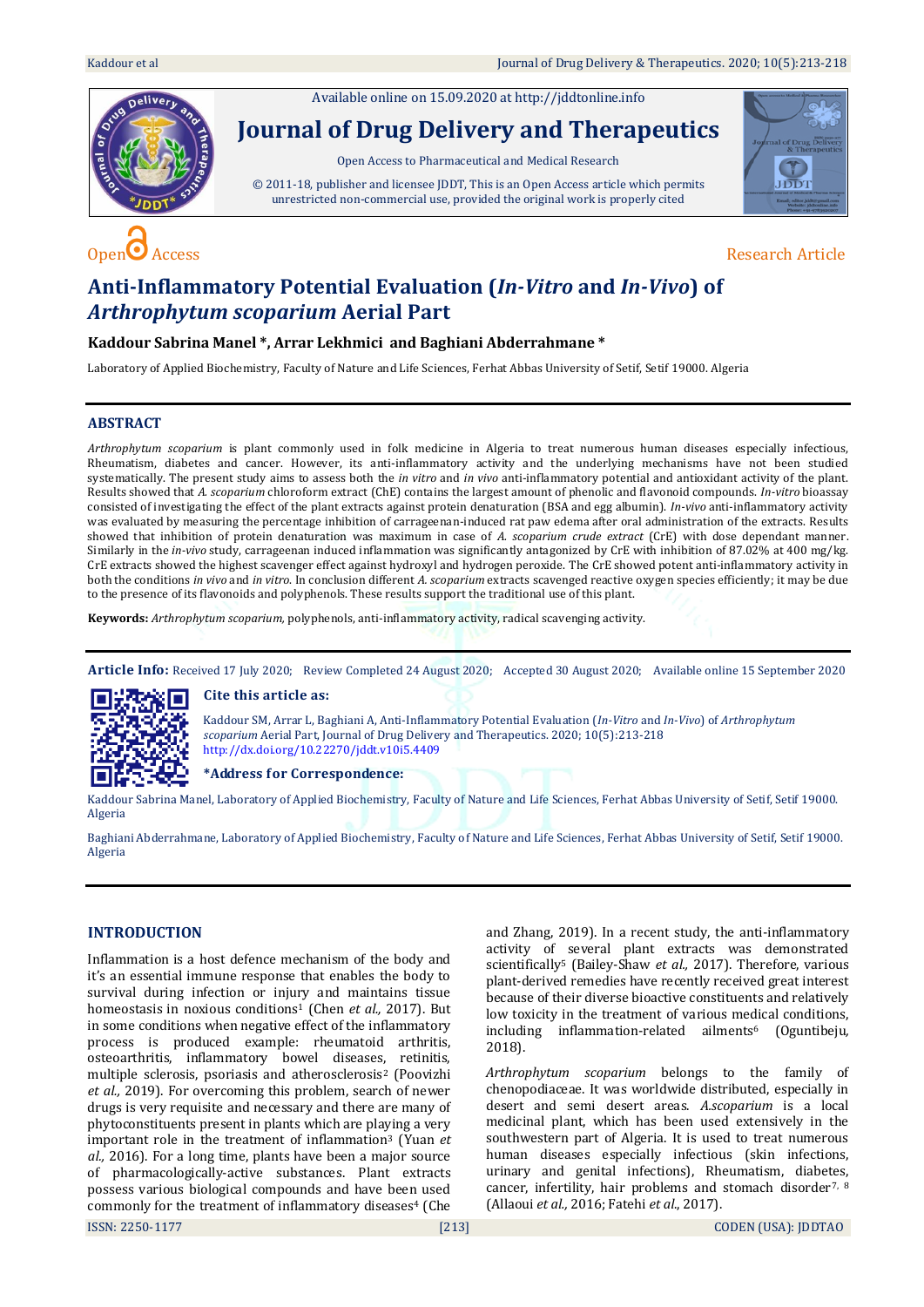This study aim to ascertain the anti-inflammatory properties of *A.scoparium* extracts against protein denaturation, and in an animal model of inflammation. In order to valorized the traditional use of this plant from one hand and from another hand to look for a new treatment, which may be used as alternative to the known pharmaceutical medicine already used in treating inflammation.

## **MATERIALS AND METHODS**

## **Plant collection**

The vegetal material was collected in April 2016 from ouled djellal, Biskra, Algeria and was identified by Pr. Oujhih B. an expert taxonomist at the Institut of nutrition and agronomy, university of Batna (Algeria), where a voucher specimen (227/ISVSA/ DA/UHLB1/17) was deposited. Plant materials were then washed separately with fresh water to remove dirt and other contaminants, and were dried for two weeks in free air in dark room. The dried materials were ground into coarse powder by a grinding machine and the materials were stored at room temperature for future use.

#### **Preparation of the extracts**

The extraction was performed according to Madoui *et al.* (2018)9. About 100 g of powdered plant materials was taken in amber colored extraction bottles and soaked with 1 L of methanol- water  $(85:15 \text{ v/v})$  and kept under agitation overnight at 4°C the resulting solution was filtered to obtain the first filtrate. This procedure was repeated on the residue using water–methanol (50:50 v/v) under agitation for 4 hours to obtain the last filtrate. The extracts were filtered separately through a fresh cotton plug and finally with Whatman No.1 filter papers. The filtrates were concentrated with a rotary evaporator under reduced pressure to get CrE. The hydro-methanolic solution was washed with hexane several times until a clear upper layer of hexane was obtained. The lower layer was then extracted successively with chloroform and ethyl acetate to obtain 3 fractions; chloroform extract (ChE), ethyl acetate extract (EAE) and aqueous extract (AQE). Each fraction was stored at -20 ºC until use.

## **Determination of total phenolics**

Total phenolic contents in the extracts were determined by the modified Folin-Ciocalteu method described by Boussoualim *et al.*(2016)<sup>10</sup>. An aliquot of the extract was mixed with 0.5 ml Folin-Ciocalteu reagent (previously diluted 1:10  $v/v$ ) and 0.4 ml (75 g/L) of sodium carbonate. The tubes were vortexed for 15 s and allowed to stand for 1 h and 30 min at 25 °C in the dark for color development. Absorbance was then measured at 760 nm. Total phenolic contents were expressed in terms of gallic acid equivalent, GAE/g of dry extract. The experiment was repeated three times at each concentration.

## **Determination of total flavonoids**

Total flavonoids were estimated using aluminum chloride colorimetric assay described by<sup>11</sup> Guemmaz *et al*.(2018). To 1 ml of samples/standard, 1 ml of 2% aluminum chloride. The mixture left at room temperature for 10 min. Absorbance of the mixtures was measured at 430 nm. The flavonoids content was expressed in mg quercitin equivalent per gram of dry weight (QE). The experiment was repeated three times at each concentration.

## **Determination of tannin content**

The capacity to precipitate hemoglobin was determined using bovine fresh blood according to Bouaziz *et al12.* Briefly,

an equal volumes of each extract and hemolysed bovine blood (absorbance = 1.6) were mixed. After 20 min, the mixture was centrifuged at 4000 rpm for 10 min, and the absorbance of the supernatant was measured at 756 nm. The results were expressed as mg equivalent tannic acid per gram dried weight (mg TAE/g DW).

## **Hydroxyl radical scavenging activity**

Hydroxyl radical scavenging activity of the extractives was determined by the method of Mayouf *et al.,(*2019) 13. Hydroxyl radical was generated by the Fe3+-ascorbate-EDTA-H2O<sup>2</sup> system (Fenton reaction). The assay is based on the production of OH• in the reaction medium through the reaction of Fenton, then the OH product reacted with sodium salicylate to produce the hydroxyl salicylate complex. The reaction mixture (3 ml) contained 1 ml of FeSO<sup>4</sup> (1.5 mM), 0.7 ml of  $H_2O_2$  (6 mM), 0.3 ml of sodium salicylate (20 mM) and varying concentrations of plant extracts and standard. The mixtures were kept in a water bath at 37 °C for 1h, after which the absorbance of the hydroxylated salicylate complex was measured at 562 nm. The percentage of hydroxyl radical scavenging activity was calculated according to the following formula:

## Scavenging rate %=  $[1-(A_1-A_2)/A_0]*100$

Where, A<sub>0</sub> was the absorbance of the control (without sample) and  $A_1$  was the absorbance in the presence of the sample; A<sub>2</sub> was the absorbance without sodium salicylate.

## **Hydrogen peroxide scavenging activity**

Hydrogen peroxide is a weak oxidizing agent and can inactivate a few enzymes directly, usually by oxidation of essential thiol (-SH) groups. The hydrogen peroxide scavenging assay was carried out following the procedure mentioned by Benslama *et al.* (2019)<sup>14</sup>. For this aim, a solution of  $H_2O_2$  (43 mM) was prepared in phosphate buffer (0.1 M, pH 7.4). The plant extracts at different concentrations in 3.4 ml phosphate buffer was added to 0.6 ml of  $H_2O_2$  solution (43 mM). The absorbance value of the reaction mixture was recorded at 230 nm. Blank solution was containing the sodium phosphate buffer without  $H_2O_2$ . The percentage of  $H_2O_2$  scavenging activity of samples and standard compounds was calculated using the following equation:

$$
H_2O_2
$$
scavending effect % =  $(A_c - A_s)/A_c * 100$ 

Where,  $A_C$  is the absorbance of the control and  $A_S$  is the absorbance in the presence of the sample or standards.

## **Assessment of in vitro anti-inflammatory activity**

## **Inhibition of albumin denaturation**

Anti-inflammatory activity of methanolic extracts of *A.scoparium* were studied according to the protocol of Rastogi *et al.* (2018), with some modifications<sup>15</sup>. Inhibition of albumin denaturation was done according to the protocol. The reaction mixture consists of an equal volume of test extracts of different concentrations and 1% aqueous solution of Bovine serum albumin (BSA or "Fraction V"). The pH of the reaction mixture was adjusted using a small amount of 1N HCl. The sample extracts were incubated at 37°C for 20 min and then heated to 70°C for 5 min. The absorbance was measured after cooling the samples at room temperature. The turbidity formed was measured at 660 nm using ultraviolet (UV)-visible spectrophotometer. The percentage inhibition of protein denaturation was calculated by using the following formula:

ISSN: 2250-1177 [214] CODEN (USA): JDDTAO % inhibition of denaturation =  $100 \times (1 - A2/A1)$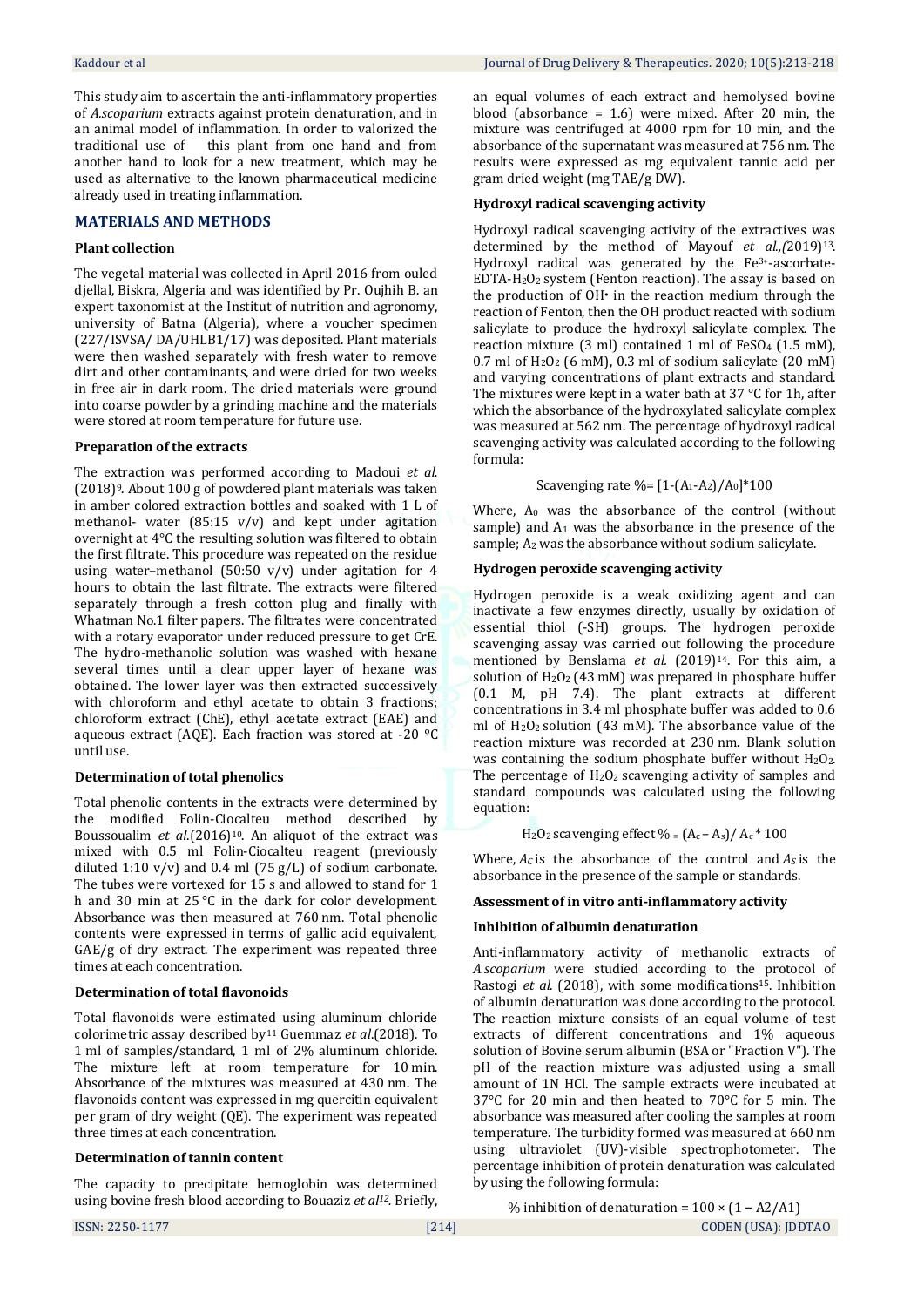Where  $A1$  = absorption of the control sample, and  $A2$  = absorption of the test sample.

## **Egg albumin denaturation**

Protein denaturation assay was done according to the method described by Kiranmayi *et al*. (2018)16. About 0.2 ml of eggs albumin (from hen's egg) was comprised 5 ml of reaction mixture, 2 ml of varying concentrations of extract, and 2.8 ml of phosphate-buffered saline (PBS, pH 6.4). The control was served as similar volume of double distilled water. Then, the mixture was heated at 70°C for 5 min. After cooling, their absorbance was measured at 660 nm using pure blank. Aspirin was used as reference drug and treated as such for the determination of absorbance. The percentage inhibition of protein denaturation was calculated as below:

Percent inhibition = [(Abs control - Abs treated)/ Abs treated] × 100.

# **Carrageenan induced paw edema**

Antiinflammatory activity was determined in female wistar rats as described by Kim *et al.* (2018)<sup>17</sup>. This experiment involved five groups of five rats each, The experimental design was as follows: Group I: rats were orally administered with 1 ml 0.9% NaCl only (normal group); Group II: rats were orally administered with 10 mg/kg body weight (b.w.) diclofenac Sodium+ induction of inflammation using carrageenan (standard group); Group III, IV and V: rats were orally administered with 100, 200 and 400 mg/kg b.w. CrE + induction of inflammation using carrageenan (test groups). Prior to the treatments, the initial paw edema of each rat was measured using a digital caliper. One hour after

treatment, paw edema was induced by injecting 0.1 ml 1% solution of carrageenan into the left hind paw just beneath the plantar of aponeurosis. Subsequently, the increase in left paw edema was measured at an hour interval for 6 h posttreatment. The percentage inhibition of inflammation was calculated as stated below:

## % inhibition of inflammation = (1−Vt/Vc)×100

Vt is the mean paw edema in the treated groups while Vt is the mean paw edema in the control group.

# **Statistical analysis**

Data were expressed as mean ± standard error of mean (SEM). Sample T-test analytical method was used to evaluate the difference between means in the in vitro experiments. Linear regression was performed to determine 50 % inhibitory concentration (IC50). The difference between the experimental and control groups was determined using GraphPad Prism® version 5.0, the comparison carried out using one-way analysis of variance (ANOVA).

# **RESULTS AND DISCUSSION**

## **Polyphenol, Flavonoid and Tannin Contents**

In the present study, the quantification of total phenols was performed using Folin-Ciocalteu reagent. The results showed that ChE was the richest fractions on phenolic, flavonoids whereas; the ChE was the richest fractions on tannins, as shown in **Table 1**.

| Table 1: Total polyphenol, a flavonoids and tannins content in A.scoparium extracts |  |  |
|-------------------------------------------------------------------------------------|--|--|
|                                                                                     |  |  |

| <b>Extract</b> | <b>Total phenolic</b><br>content mg/GAE | <b>Total flavonoid</b><br>content $mg/QE$ | <b>Total tannins content</b><br>mg/TAE |
|----------------|-----------------------------------------|-------------------------------------------|----------------------------------------|
| CrE            | $18,00 \pm 3,54$                        | $83,11 \pm 3.84$                          | $93,63 \pm 2,65$                       |
| ChE            | $21,30 \pm 1,46$                        | $95,94 \pm 2,81$                          | $68,33 \pm 1,95$                       |
| EAE            | $3,83 \pm 1,361$                        | $7,88 \pm 2,42$                           | $51,77 \pm 0.48$                       |
| AOE            | $20,741 \pm 3,39$                       | $19,61 \pm 1,18$                          | $24,97 \pm 1,83$                       |
|                |                                         |                                           |                                        |

Results are expressed as means ± standard (n = 3). CrE: crude extract, ChE: chloroform extract, EAE: ethyl acetate extract, AQE: aqueous extract, DEC: decoction, GAE: gallic acid equivalent, QE: quercitin equivalent, TAE: tannic acid equivalent.

The phenolic contents of *A.scoparium* in our study were higher than that of *Atriplex halimus* and *Anabasis articulate,* which belong to the same family, (Belyagoubi-Benhammou *et al*., 2014)18. The extraction procedures and solvents are responsible for dissolving the endogenous compound of the plants. Moreover, plant components can be polar or nonpolar in nature; due to the presence of a hydroxyl group, therefore methanol was selected as the extracting solvent (Kumar and Roy, 2018; Aryal *et al.,* 2019)19, 20.

# **Hydroxyl radical scavenging activity**

Hydroxyl radical is one of the potent reactive oxygen species. In the biological system, it reacts with polyunsaturated fatty acid of cell membrane and causes damage to cell. The studied extracts showed an important anti-radical effect, positively related to their amount of total phenolic and flavonoids contents. As shown in **Fig.1** it was found that the CrE recorded the highest hydroxyl radical scavenging effect with  $IC_{50} = 0.022 \pm 0.013$  mg/ml.



**Figure 1:** IC<sub>50</sub> values of different plant extracts in hydroxyl radical scavenging activity. CrE: crude extract, ChE: chloroform extract, EAE: ethyl acetate extract, AQE: aqueous extract. Data were presented as  $IC_{50}$  means  $\pm$  SD (n = 3) compared to vitamin C as standard.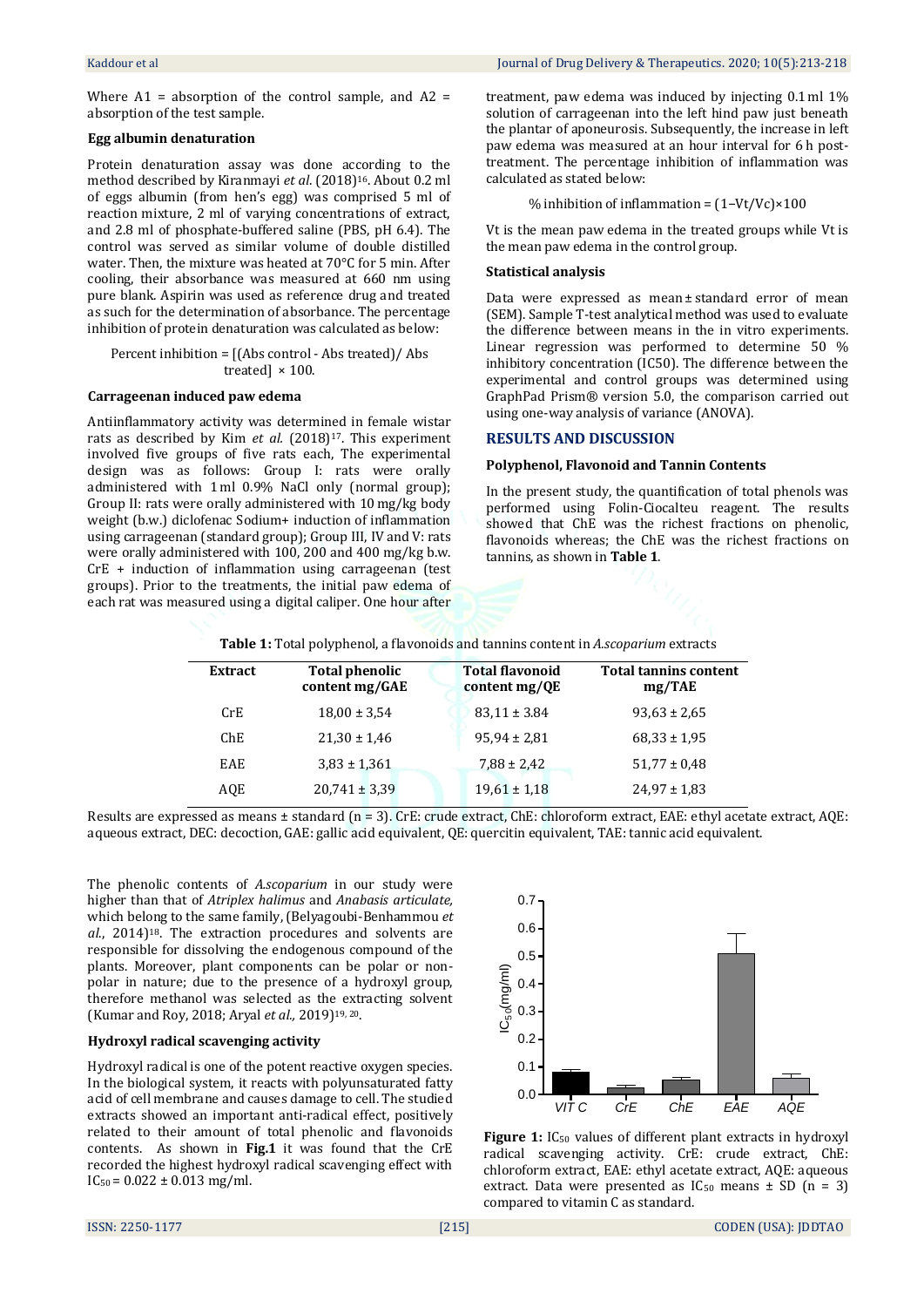The mainly function of hydroxyl radical as free radical scavengers, chain breaking antioxidants, metal chelators, reducing agents, oxidative enzyme inhibitors and quenchers of singlet oxygen<sup>21</sup> (Tijani *et al.,* 2018). The important antiradical effect is positively related to the amount of total phenolic and flavonoids contents and this might be due to their active hydrogen donor ability of hydroxyl substitution<sup>22</sup> (Lupu and Cremer, 2018).

#### **Hydrogen peroxide scavenging activity**

Hydrogen peroxide itself is not very reactive and it is a weak oxidizing agent that inactivates a few enzymes directly, but it can sometimes be toxic. As represented in **Fig.2**. Results showed that the strongest scavenging effects were registered with CrE  $IC_{50} = 0.31 \pm 0.03$ mg/ml.



Figure 2: The IC<sub>50</sub> values of H<sub>2</sub>O<sub>2</sub> scavenging activity of *A.scoparium*. Values were expressed as mean ± SD (n = 3). CrE: Crude extract, ChE: chloroform extract, EAE: ethyl acetate extract, AQE: aqueous extract. Data were presented as IC<sub>50</sub> means  $\pm$  SD (n = 3) compared to vitamin C as standard.

According to literature, many studies demonstrate the positive relationship between total phenols and H2O<sup>2</sup> scavenging activity, which appears to be the trend in many plant species<sup>23</sup> (Ruskin *et al.,* 2017). The present study revealed a significant correlation between both total phenols and flavonoids contents and  $IC_{50}$  of  $H_2O_2$  scavenging activity, suggesting that phenolics compounds were responsible for this antioxidant activity.

#### **Assessment of in vitro anti-inflammatory activity**

# **Inhibition of albumin denaturation**

*A. scoparium* extracts were able to inhibit protein denaturation in a dose-dependent manner. The inhibitory effect of different extracts at different concentrations on protein denaturation is shown in **Fig.3.** Inhibition percentage of protein denaturation of studied plant was ranging from 70 % to 97 % using concentrations varying between 5 and 30 mg/ml. *A. scoparium* CrE exhibited a higher level of inhibition compared to other extracts.



**Figure 3:** Effects of *A.scoparium* extracts on protein denaturation. CrE: Crude extract, ChE: chloroform extract, EAE: ethyl acetate extract, AQE: aqueous extract. Data are presented as the means ± standard deviations of three replicate determinations.

# **Egg albumin denaturation**

All *A .scoparium* extracts exhibited a significant antiinflammatory activity at diffrents dose as presented in **Fig.4**. The CrE (5, 15 and 25 mg/ml) exhibited the highest antiinflammatory effect similar with positive control.



**Figure 4:** Influence of extracts of *A.scoparium* against protein denaturation. CrE: Crude extract, ChE: chloroform extract, EAE: ethyl acetate extract, AQE: aqueous extract. Data are presented as the means ± standard deviations of three replicate determinations.

Denaturation of protein molecules is well documented in the literature, and it is due to an inflammation process in conditions like arthritis. One of the main mechanisms of action of NSAIDs is the protection against protein denaturation<sup>24</sup> (Gunathilake *et al.,* 2018). Protein denaturation is a process in which proteins lose their tertiary structure and secondary structure by application of external stress or compound such as strong acid or base, a concentrated inorganic salt, an organic solvent, or heat. Most biological proteins lose their biological function when denatured<sup>16</sup> (Kiranmayi *et al.,* 2018). The effect of different plant parts on protein denaturation have been evaluated by two methods (BSA and egg albumen). From the result illustrated in **Fig.3** and **Fig.4**, it can be stated that all the extracts of *A.scoparium* are capable to inhibit the denaturation of proteins and their effect were comparable to standard drug. These effects are may be due to the presence of active principles in the extracts and/or polyphenolic content and flavonoids presents in various fractions<sup>24</sup> (Gunathilake *et al.,* 2018).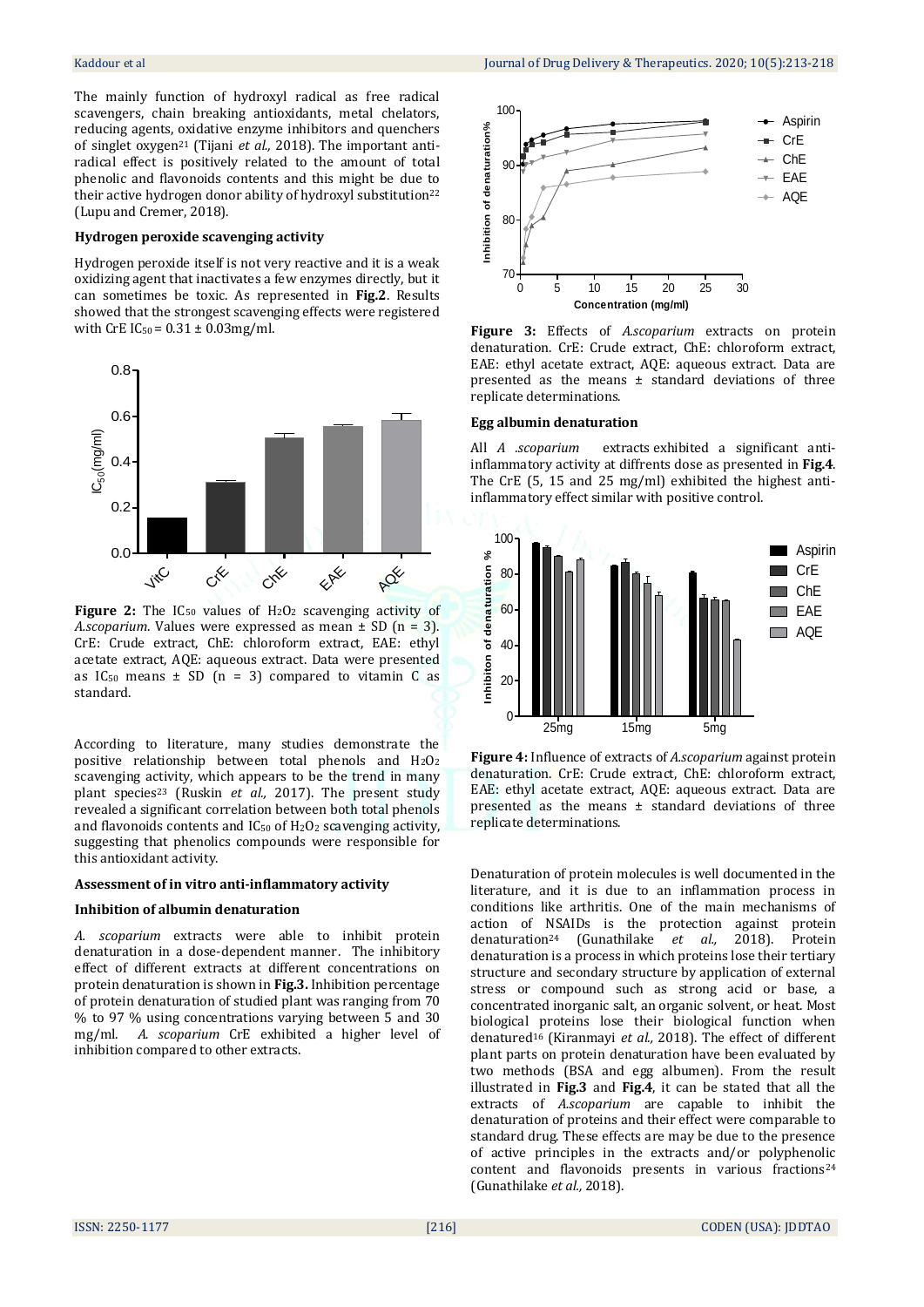# **Carrageenan induced paw edema**

Results in **Fig.5** showed that 100, 200 and 400 mg/kg b.w. of CrE and 10 mg/kg b.w. Diclofenac Sodium treated animals induced with inflammation using carrageenan inhibited paw

edema in a dose-dependent manner after a period of 6 hours. Data in **Fig.6** indicated that diclofenac Sodium (10 mg/kg b.w.) and CrE (400 mg/kg b.w.) suppressed paw edema of rats after sixth hour of the treatment by 86.74% and 87.02%, respectively.



**Figure 5:** Change in paw edema by different doses of methanol extract of CrE in rat induced inflammation using carrageenan. Data expressed as mean ± standard error of mean.



**Figure 6:** Percentage inhibition of carrageenan-induced paw edema in rats treated with different doses of CrE of *A.scoparium*. Data expressed as mean ± standard error of mean.

For assessment of anti-inflammatory effect of natural products. Carrageenan-induced paw edema has been used widely as an animal model of inflammation and is divided into two phases<sup>25</sup> (Banerjee *et al.,* 2014).The initial phase (1 h or 1.5 h) is mainly a non-phagocytic edema and it involves the release of pro-inflammatory compounds, such as histamine and serotonin, while the late phase (up to 5 h) is due to increased COX-2 and the release of PGE<sup>2</sup> 17 (kim *et al.,* 2018). Based on our results (**Fig.5** and **Fig.6**), CrE reduced carrageenan-induced inflammation in the early phase. In the same time, it is effectively inhibited the increase of paw edema during the late phase of inflammation.

# **CONCLUSION**

The present study demonstrates that all the extracts of *Arthrophytum scoparium* are a potential source of natural antioxidants and serves as an effective free radical scavenger. Our result clearly demonstrates that the extracts of *Arthrophytum scoparium* have anti-inflammatory activities in both *in vitro* and *in vivo* systems. Results of this study can accelerate the development of a new class of antiinflammatory agents and be a good plant-based pharmaceutical product for several diseases caused by free radicals. Further research on isolating the responsible components may be undertaken and they may be incorporated into existing anti-inflammatory herbal compositions to improve their efficacy.

# **ACKNOWLEDGEMENTS**

The authors acknowledge the Algerian Ministry of Higher Education and Scientific Research (MESRS) and the General Directorate of Scientific Research and Technological Development (DGRSDT) for their financial support during the period of the research.